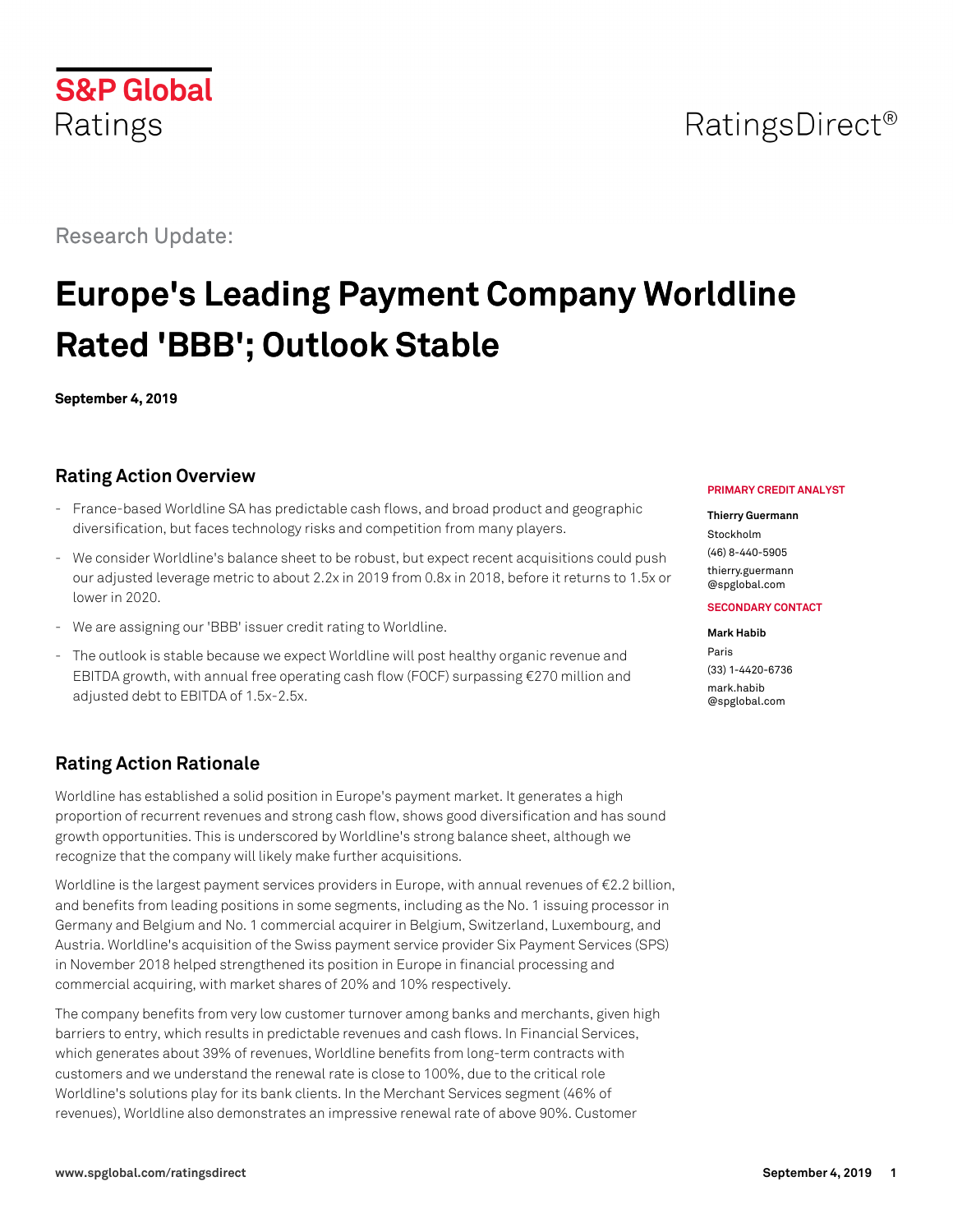turnover is somewhat higher in the Mobility & e-Transactional Services division (15% of revenues), and the company lost two relatively large contracts in 2015 and 2016. That said, Worldline has traditionally enjoyed strong renewal rates from governments in this segment.

Another strength is Worldline's product, customer, and geographic diversification. It has a broad range of products and services, which covers the entire payment infrastructure industry, including issuer and acquirer processing, commercial acquiring, services to issuers and merchants (such as payment terminals and online payments). It has a diverse customer base comprising more than 400,000 merchants, 320 banks, and 350 large customers that consist of governments and companies operating in specific industries, including transport, telecommunications, and media. Furthermore, no single customer accounts for more than 5% of revenues, and the 10 largest customers represent only 27% of revenues. Worldline is also present in 32 countries, although it generated about 35% of revenues in the first half of 2019 in France and Belgium.

We expect underlying demand for Worldline's solutions will likely be strong in the coming years as a result of the continued shift to non-cash payment transactions. This will be helped by somewhat low penetration of non-cash payments in countries where Worldline currently operates (including Germany, France, and Belgium), and banks' increasing willingness to outsource. Regulation is also a potential growth driver. For instance, the EU's latest Payment Services Directive (PSD2) and instant payment, which requires banks to allow access to payment accounts to registered third parties that can initiate payments, and strong authentication capabilities, could generate additional revenues for Worldline. This is because we understand the company has the capability to provide the required services. Furthermore, lower interchange fees from 2016 have resulted in lower revenues for financial institutions, and could continue to create additional opportunities for Worldline. We also think that Worldline's investments in its own IT platforms and software provide additional differentiation that could support revenue growth.

However, Worldline faces competition from a large number of European and American payment processing providers, given the highly fragmented structure of the market. Key players include Nets A/S, Worldpay Group PLC, and First Data Corp. Other weaknesses include limited leading positions in a still fragmented European payment market, apart from specific segments in certain countries; moderate profitability (albeit likely to improve in the coming years on expected synergies from the SPS acquisition); and the group's exposure to evolving technology risks such as security breaches.

Worldline posts significant FOCF after low capital expenditure (capex) and positive discretionary cash flow (DCF), given its modest dividend policy and very strong balance sheet. The company has reported a net cash position over the past five years, with the S&P Global Ratings-adjusted debt to EBITDA well below 1x over that period. After a temporary peak at 2.2x in 2019, we expect the adjusted debt-to-EBITDA metric will return to below 1.5x in 2020.

These strong metrics are somewhat tempered by the company's financial policy, which targets a leverage ratio between 1.5x and 2.5x, translating into our adjusted debt to EBITDA metric of 2x-3x. Management has shown its interest in participating in the industry's consolidation, with eight acquisitions over the past three years. So far, those transactions have not resulted in meaningful debt, since the largest (Equens in 2016 and SPS in 2018) were funded primarily with Worldline shares. However, we think future acquisitions could be debt funded and, if they are material or result in adjusted debt to EBITDA remaining above 2x, lead us to revise our assessment of Worldline's financial risk profile downward.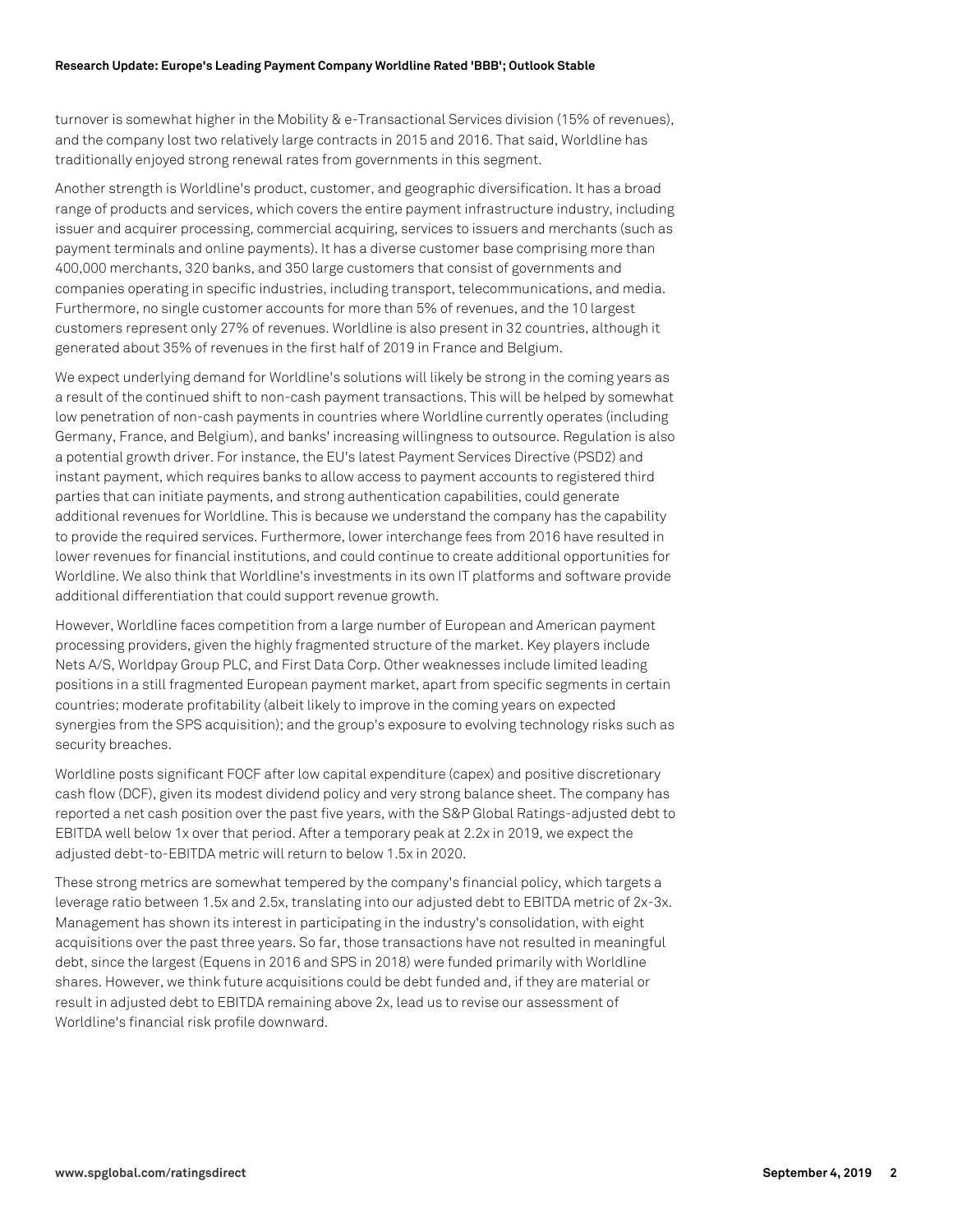#### **Outlook**

The stable outlook reflects our expectation that Worldline will post healthy organic revenue and EBITDA growth, resulting in annual FOCF surpassing €270 million, with adjusted debt to EBITDA at 1.5x-2.5x.

#### **Downside scenario**

We could downgrade Worldline if the company were to finance acquisitions in a manner that results in the adjusted debt-to-EBITDA ratio rising toward 2.5x, or if revenue and EBITDA growth slowed, possibly due to increased competition.

#### **Upside scenario**

Rating upside is limited, given the company's financial policy, appetite for acquisitions, and its current scale and profitability. However, we could raise the rating if the adjusted debt-to-EBITDA ratio was sustainably below 1.5x.

## **Company Description**

Worldline is the leading provider of payment services in Europe with €2.2 billion of pro forma revenue in 2018. It operates through three business lines:

- Merchant Services (46% of revenues in the first half of 2019) offers merchants a range of payment-related and value-added services, including in-store, online, and mobile payment acceptance solutions, and a range of data analytics and private label card and loyalty services.
- Financial Services (39%) delivers solutions that allow banks and financial institutions to outsource some or all of their key business processes, such as issuance of credit and debit cards and authorization of associated payments, processing of non-card electronic payment transactions, and offering of multi-platform online banking services (including online bank electronic payments).
- Mobility & e-Transactional Services (15%) provides services to address the needs of privateand public-sector clients, like e-government collection services, e-ticketing, e-consumer, and mobility solutions.

In May 2019, Worldline's main shareholder, Atos, reduced its stake to 27.4% from 50.8%. We assume Atos could dispose of its residual 27.4% stake in Worldline in 2019 or 2020 (see "French IT Services Company Atos Affirmed At 'BBB+'; Outlook To Negative On Planned Decrease Of Worldline Stake," published Jan. 31, 2019, on RatingsDirect).

### **Our Base-Case Scenario**

We assume:

- Organic revenue growth of 6%-8% in the coming years, supported by increasing card penetration, more outsourcing from banks due to regulatory changes, and to some extent a more favorable business mix with a greater share of the rapidly expanding merchant segment after the SPS acquisition.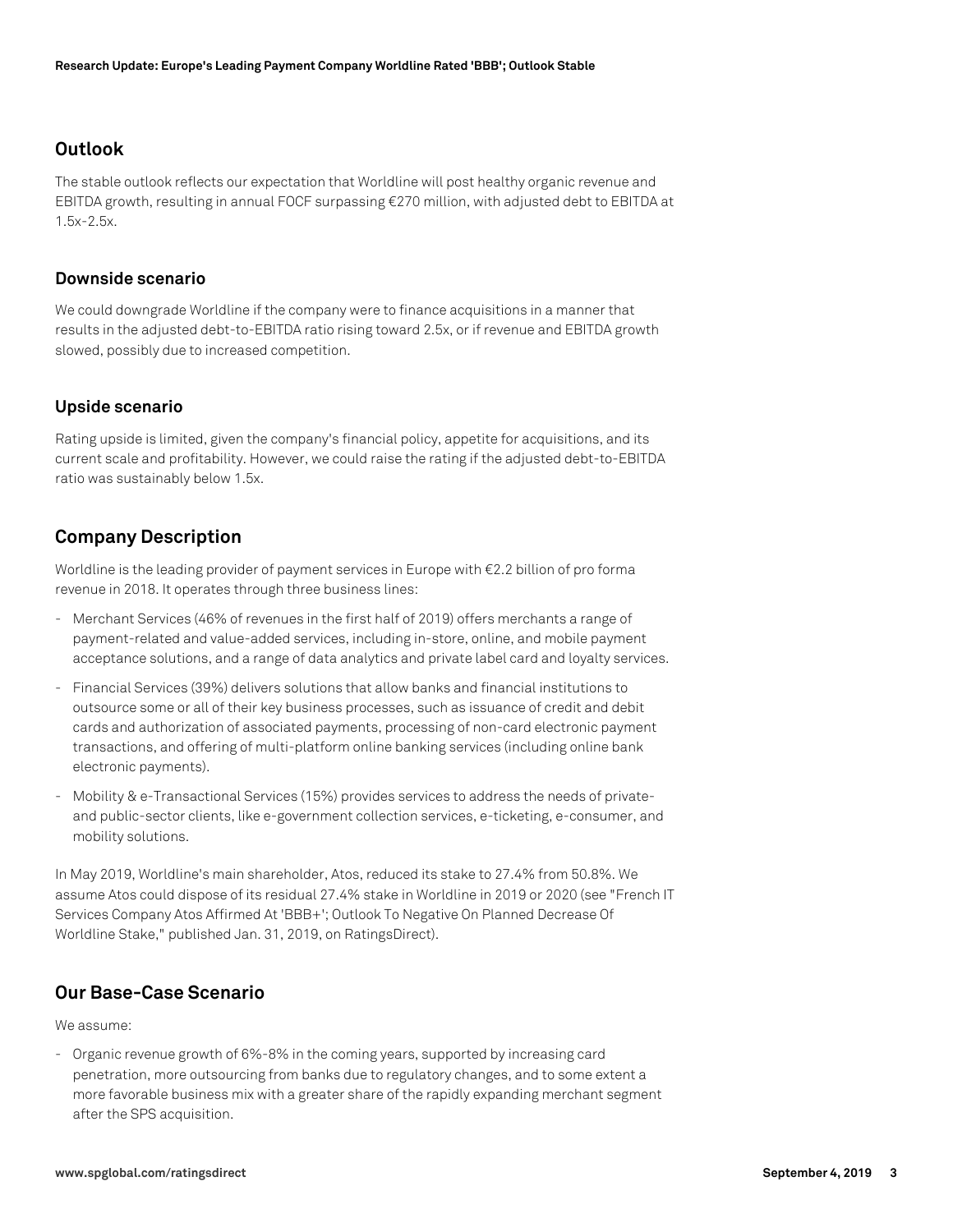#### **Research Update: Europe's Leading Payment Company Worldline Rated 'BBB'; Outlook Stable**

- Reported revenue growth in 2019 of 35%-40% including consolidation of SPS.
- An adjusted EBITDA margin of 20.5% in 2019, up from 19.4% in 2018, as a result of scale benefits and cost synergies from the integration of Equens, acquired in September 2016. Once SPS is integrated and Worldline achieves the  $E$ 110 million of cost and revenue synergies targeted by 2022, we think margins could expand further. However, in 2019, the benefits will be balanced by integration costs.
- Capex of about 5% of sales.
- Annual dividend payments of 25% of the previous year's net income.

Based on these assumptions, we arrive at the following credit measures:

- S&P Global Ratings-adjusted leverage peaking to about 2.2x in 2019 before improving to 1.5x in 2020.
- Reported FOCF of between €270 million and €290 million in 2019 and increasing further in the following years, after €208 million in 2018.

## **Liquidity**

We assess Worldline's liquidity as exceptional because we expect sources of liquidity to exceed uses by well above 2x over next two years. Furthermore, the company is likely to maintain its prudent financial risk management. Moreover, we believe Worldline could absorb low-probability, high-impact events without refinancing. Furthermore, the group's net sources are likely to remain positive even if EBITDA declines by 50%, according to our calculations.

Principal liquidity sources as of June 30, 2019, include primarily:

- Cash and cash equivalents of €315 million;
- A revolving credit facility worth €600 million maturing in December 2025; and
- Funds from operations of €420 million.

Principal liquidity uses as of June 30, 2019, include primarily:

- Debt maturities of about €180 million in the next 12 months;
- Annual capex of €110 million-€120 million; and
- Annual dividend payments of €50 million-€65 million.

Worldline must comply with a leverage covenant stipulating debt to EBITDA of below 2.5x. We calculate the headroom under this covenant at 25%-30% in 2019 and more than 50% in 2020.

## **Ratings Score Snapshot**

Issuer Credit Rating: BBB/Stable/--

Business risk: Satisfactory

- Country risk: Low
- Industry risk: Intermediate
- Competitive position: Satisfactory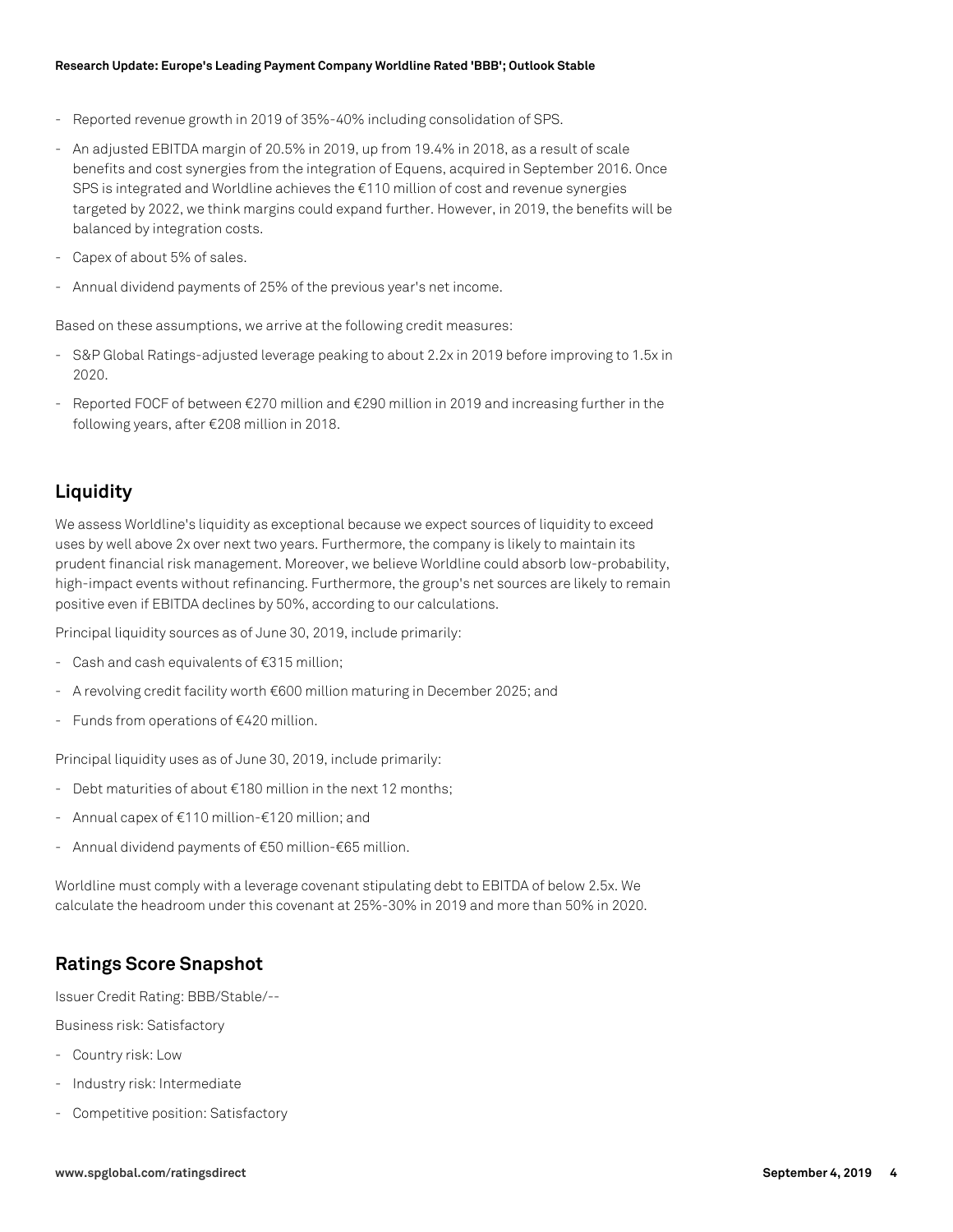Financial risk: Modest

- Cash flow/Leverage: Modest

Anchor: bbb+

Modifiers:

- Diversification/Portfolio effect: Neutral (no impact)
- Capital structure: Neutral (no impact)
- Liquidity: Exceptional (no impact)
- Financial policy: Negative (-1 notch)
- Management and governance: Satisfactory (no impact)
- Comparable rating analysis: Neutral (no impact)

Stand-alone credit profile: bbb

### **Related Criteria**

- General Criteria: Group Rating Methodology, July 1, 2019
- Criteria | Corporates | General: Corporate Methodology: Ratios And Adjustments, April 1, 2019
- Criteria | Corporates | General: Reflecting Subordination Risk In Corporate Issue Ratings, March 28, 2018
- General Criteria: Methodology For Linking Long-Term And Short-Term Ratings, April 7, 2017
- Criteria | Corporates | General: Methodology And Assumptions: Liquidity Descriptors For Global Corporate Issuers, Dec. 16, 2014
- Criteria | Corporates | Industrials: Key Credit Factors For The Technology Software And Services Industry, Nov. 19, 2013
- Criteria | Corporates | General: Corporate Methodology, Nov. 19, 2013
- General Criteria: Country Risk Assessment Methodology And Assumptions, Nov. 19, 2013
- General Criteria: Methodology: Industry Risk, Nov. 19, 2013
- General Criteria: Methodology: Management And Governance Credit Factors For Corporate Entities, Nov. 13, 2012
- General Criteria: Use Of CreditWatch And Outlooks, Sept. 14, 2009

### **Related Research**

- French IT Services Company Atos Affirmed At 'BBB+'; Outlook To Negative On Planned Decrease Of Worldline Stake, Jan. 31, 2019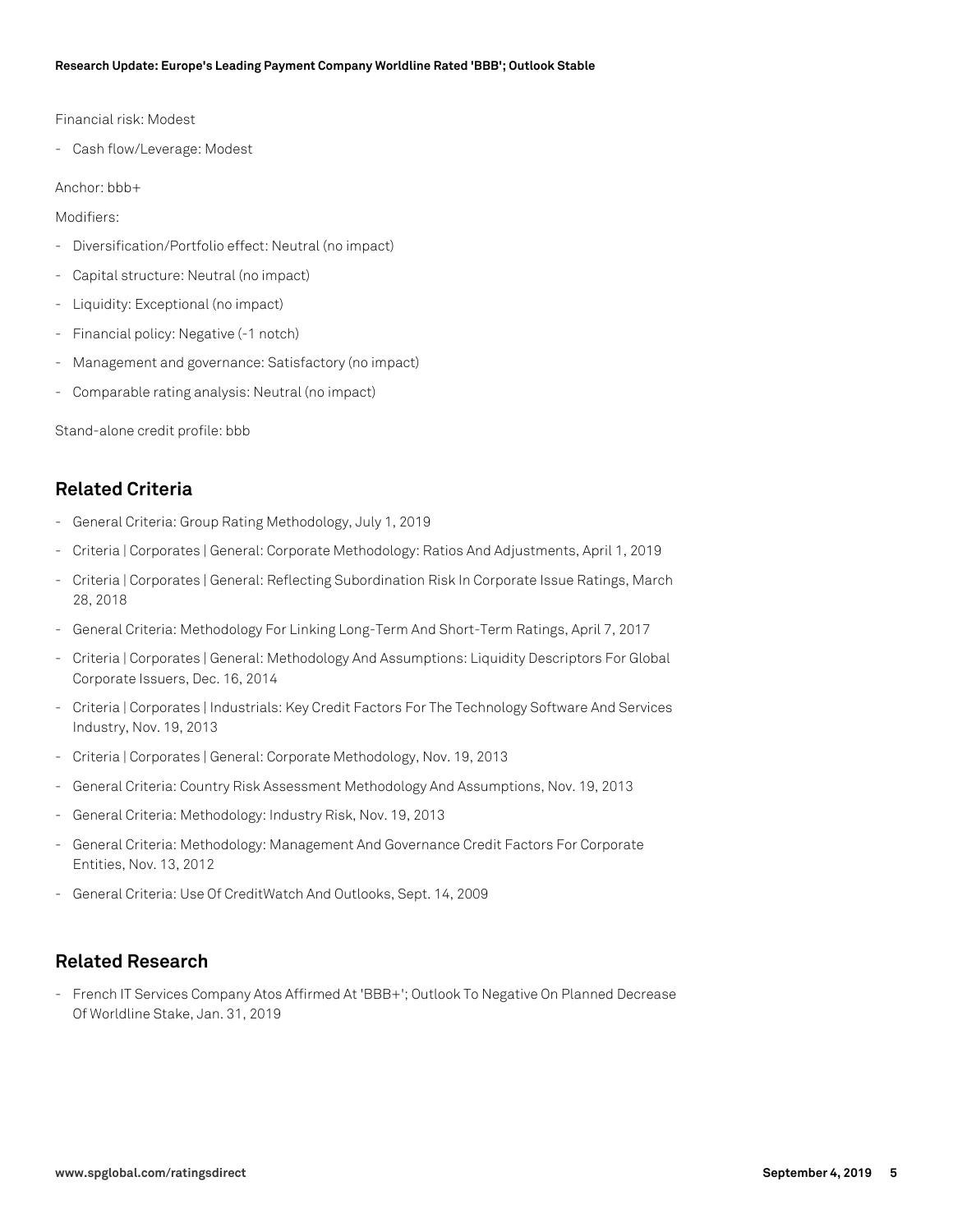## **Ratings List**

#### **New Rating**

#### **Worldline SA**

Issuer Credit Rating BBB/Stable/--

Certain terms used in this report, particularly certain adjectives used to express our view on rating relevant factors, have specific meanings ascribed to them in our criteria, and should therefore be read in conjunction with such criteria. Please see Ratings Criteria at www.standardandpoors.com for further information. Complete ratings information is available to subscribers of RatingsDirect at www.capitaliq.com. All ratings affected by this rating action can be found on S&P Global Ratings' public website at www.standardandpoors.com. Use the Ratings search box located in the left column. Alternatively, call one of the following S&P Global Ratings numbers: Client Support Europe (44) 20-7176-7176; London Press Office (44) 20-7176-3605; Paris (33) 1-4420-6708; Frankfurt (49) 69-33-999-225; Stockholm (46) 8-440-5914; or Moscow 7 (495) 783-4009.